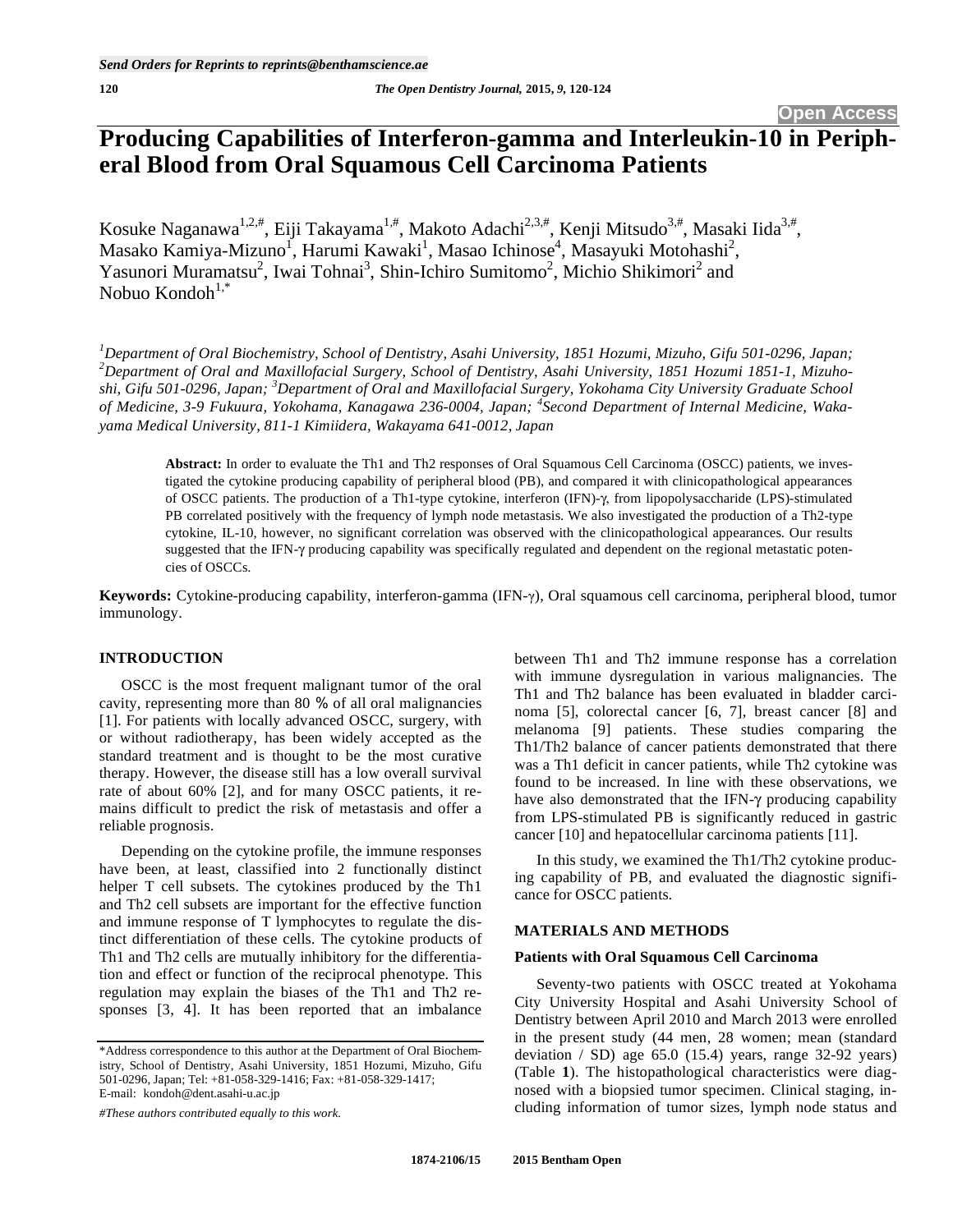| Table 1. | Clinicopathologic parameters of the enrolled patients with OSCC. |  |
|----------|------------------------------------------------------------------|--|
|          |                                                                  |  |

| <b>Stage</b>       | <b>Total</b>     | $\mathbf I$      | $\, {\bf I} {\bf I}$ | $\rm III$               | IV               | $P$ -value |
|--------------------|------------------|------------------|----------------------|-------------------------|------------------|------------|
| Number of patients | $72\,$           | $\boldsymbol{7}$ | 16                   | 14                      | 35               |            |
| Age (years)        | $65.0 \pm 15.4$  | $70.5 \pm 16.1$  | $58.3 \pm 16.0$      | $71.9 \pm 8.7$          | $64.2 \pm 15.5$  | 0.3842     |
| Gender             |                  |                  |                      |                         |                  |            |
| Male               | 44               | $\mathfrak{Z}$   | $\overline{9}$       | $\overline{9}$          | 23               | 0.2146     |
| Female             | $28\,$           | $\sqrt{4}$       | $\boldsymbol{7}$     | 5                       | $12\,$           |            |
| Location           |                  |                  |                      |                         |                  |            |
| Tongue             | 40               | $\sqrt{5}$       | 12                   | $\,8\,$                 | 15               | 0.8471     |
| Lower gingival     | 11               | $\boldsymbol{0}$ | $\sqrt{2}$           | $\boldsymbol{2}$        | $\boldsymbol{7}$ |            |
| Upper gingival     | $10\,$           | $\sqrt{2}$       | $\sqrt{2}$           | $\overline{c}$          | $\overline{4}$   |            |
| Oral floor         | 5                | $\boldsymbol{0}$ | $\boldsymbol{0}$     | $\mathbf{1}$            | $\overline{4}$   |            |
| Buccal mucosa      | $\overline{4}$   | $\boldsymbol{0}$ | $\boldsymbol{0}$     | $\mathbf{1}$            | $\mathfrak{Z}$   |            |
| Plate              | $\mathbf{1}$     | $\boldsymbol{0}$ | $\boldsymbol{0}$     | $\boldsymbol{0}$        | $\mathbf{1}$     |            |
| Lip                | $\,1\,$          | $\boldsymbol{0}$ | $\boldsymbol{0}$     | $\boldsymbol{0}$        | $\,1$            |            |
| Tumor size         |                  |                  |                      |                         |                  |            |
| T1                 | $\boldsymbol{7}$ | $\boldsymbol{7}$ | $\boldsymbol{0}$     | $\boldsymbol{0}$        | $\boldsymbol{0}$ | $0.0001**$ |
| $\rm{T}2$          | 22               | $\boldsymbol{0}$ | 16                   | $\overline{c}$          | $\overline{4}$   |            |
| T <sub>3</sub>     | 18               | $\boldsymbol{0}$ | $\boldsymbol{0}$     | 12                      | 6                |            |
| T <sub>4</sub>     | 25               | $\boldsymbol{0}$ | $\boldsymbol{0}$     | $\boldsymbol{0}$        | 25               |            |
| LN-metastasis      |                  |                  |                      |                         |                  |            |
| N <sub>0</sub>     | 41               | $\boldsymbol{7}$ | $16\,$               | 11                      | $\boldsymbol{7}$ | $0.0001**$ |
| N1                 | 8                | $\boldsymbol{0}$ | $\boldsymbol{0}$     | $\overline{\mathbf{3}}$ | 5                |            |
| N2                 | 23               | $\boldsymbol{0}$ | $\boldsymbol{0}$     | $\boldsymbol{0}$        | 23               |            |
| Distal metastases  |                  |                  |                      |                         |                  |            |
| Negative           | $72\,$           | $\boldsymbol{7}$ | 16                   | 14                      | 35               | 1.0000     |
| Positive           | $\boldsymbol{0}$ | $\boldsymbol{0}$ | $\boldsymbol{0}$     | $\boldsymbol{0}$        | $\boldsymbol{0}$ |            |

The clinical staging and TNM classification were based on the UICC staging system as described (Sobin L, *et al.*). ( $\dot{p}$  < 0.05,  $\dot{p}$  < 0.01)

histopathological grading was determined according to the Union Internationale Contre le Cancer TNM Classification [12]. The ethics committees of Asahi University School of Dentistry (20071) and Yokohama City University Hospital (B10010728) approved the study protocols, and informed consent was obtained from all patients prior to initiation of the study.

# **Cytokine-producing Capabilities of PB**

The established method for determining the cytokineproducing capabilities of PB has already been described in previous reports [11]. Briefly, less than 1 milliliter  $(> 0.1$  ml) of peripheral blood was stored in a tube containing sodium heparin (Terumo Medical Products**,** Japan) at room temperature and was used for the subsequent assay within 24 h. Peripheral blood (0.1 ml) was added to 0.1 ml of serum-free RPMI-1640 medium (R8758, Sigma-Aldrich, USA), placed in a 96 well plate (3599, Costar, USA), then incubated with 0.5 μg/ml of LPS (L2654, Sigma-Aldrich) for 24 h under 5% CO2 at 37°C. The supernatant was harvested, and then stored at -80°C until ELISA analysis. Cytokine production (IFN- $\gamma$  and IL-10) was measured using ELISA kits (OptEIA ELISA Set, BD Bioscience, USA).

# **Statistics**

All analyses were performed using statistical software (Stat Mate Version 4.0 ATOMS; JAPAN). Data are expressed as means  $\pm$  standard deviation (SD) and standard deviation error. Welch's t-test was applied to determine the significance of differences between two groups. One-way ANOVA was applied to reveal the significance of overall differences among the groups. *P* values less than 0.05 were considered to be statistically significant.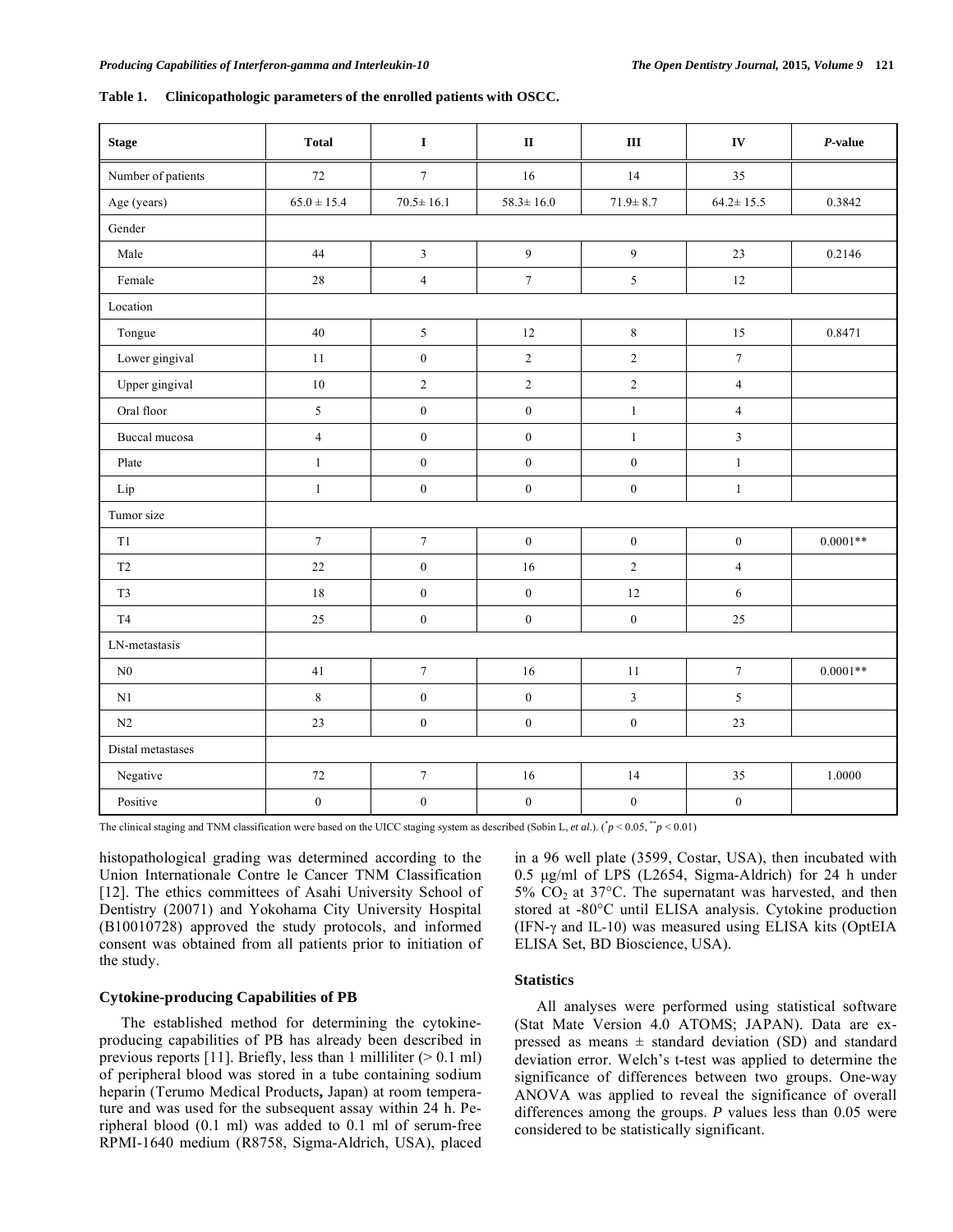

Fig. (1). LPS-induced IFN- $\gamma$  production in PB from 72 OSCC patients (A, B, D), or from the 49 patients in stages III and IV (C). Amounts of IFN- $\gamma$  (ng/ml) are in *ordinate*, and samples classified with corresponding tumor stages (**A**), lymphnode metastases (**B**, **C**) and tumor sizes (**D**) are denoted in *abscissa*, respectively. (\*p < 0.05, \*\* p < 0.01). Error bar shows SD.

#### **RESULTS**

# **Clinicopathological Appearances**

The clinicopathological appearances of 72 OSCC patients were summarized in Table **1**. The median age of the patients was 68 (range, 32-92) yr. Lymph node metastasis and tumor sizes correlated with clinical stages, which were determined according to the TNM classification [12]. On the other hand, age and gender showed no prognostic significance in the clinical stages (Table **1**).

# **Cytokine-producing Capability of PB from OSCC Patients**

We attempted to examine plasma cytokine levels, however, the levels of IFN- $\gamma$  and IL-10 in our group of OSCC patients were unchanged (or undetected) at all measured stages (data not shown). We determined the production of Th1 cytokine IFN- $\gamma$  from LPS-stimulated PB using ELISA analysis. As shown in Fig. (1A), the IFN- $\gamma$ -producing capability was high in stage I patients, but was somewhat decreased in stage II and III tumor progressions. However, the highest level was seen in stage IV patients. Since the clinical staging mainly comprises parameters including primary tumor sizes (from grade T1 through T4) and local metastases (from N0 to N3 in Table **1**) [12], we separately compared the IFN--producing capability with each parameter. As shown in Fig.  $(1B)$ , the IFN- $\gamma$ -producing capability was significantly increased according to the severity of lymph node metastases among the 72 patients; this tendency was significant in 49 patients in the advanced stages, III and IV (Fig.  $(1C)$ ). On the other hand, the IFN- $\gamma$ -producing capability fluctuated among the samples of different T-grades, in which no particular propensity was observed Fig. (**1D**).

We also examined the production of a Th2 cytokine, IL-10, in LPS-stimulated PB from the 72 patients. The IL-10producing capability was unchanged among patients with different stages, lymph node status or T-grades (Fig. **2A**, **B** and **C**).

# **DISCUSSION**

IFN- $\gamma$  and IL-10 are secreted by various leukocytes and modulate immune function in the tumor micro environment. IFN- $\gamma$  has been shown to promote host antitumor immunity since the mice in these studies that were deficient in IFN- $\gamma$ signaling proved susceptible to carcinogen-induced tumor formation [13]. In this study, we demonstrated that IFN- $\gamma$ producing capability increased according to the severity of lymph node metastasis; this tendency was significant in advanced stages, III and IV, in which all of the metastatic cases are included. IFN- $\gamma$  is produced by Th1, as well as natural killer (NK) cells, and stimulates inflammatory cells including NK cells to induce functional and morphological changes [14]. LPS primarily activates dendritic cells or macrophages through Toll-like receptor 4 (TLR4), triggering cytokines and stimulating surface ligands, leading to NK cell activation [15], however, it can also induce IFN- $\gamma$ that is distinct from TLR4-mediated signaling pathways [16]. It has been reported that head and neck cancer patients with advanced lymphnode metastases accompanied by extranodal disease show high levels of NK cell cytotoxicity [17]. Therefore, our observations upon IFN- $\gamma$  may in part be associated with the NK cell-mediated activity.

It has been reported that IL-10 is also produced by OSCC as well as dysplastic cells, while IFN- $\gamma$  and IL-10 are primarily produced by inflammatory cells. These reports demonstrated that a combination of low IFN- $\gamma$  and high IL-10 levels were associated with a poor prognosis [18]. In cervical cancer, important regulatory roles in cancer-mediated immunosuppression are mainly mediated by IL-10 and TGF-B [19]. However, our results demonstrated that the IL-10 producing capability by PBCs was not significantly changed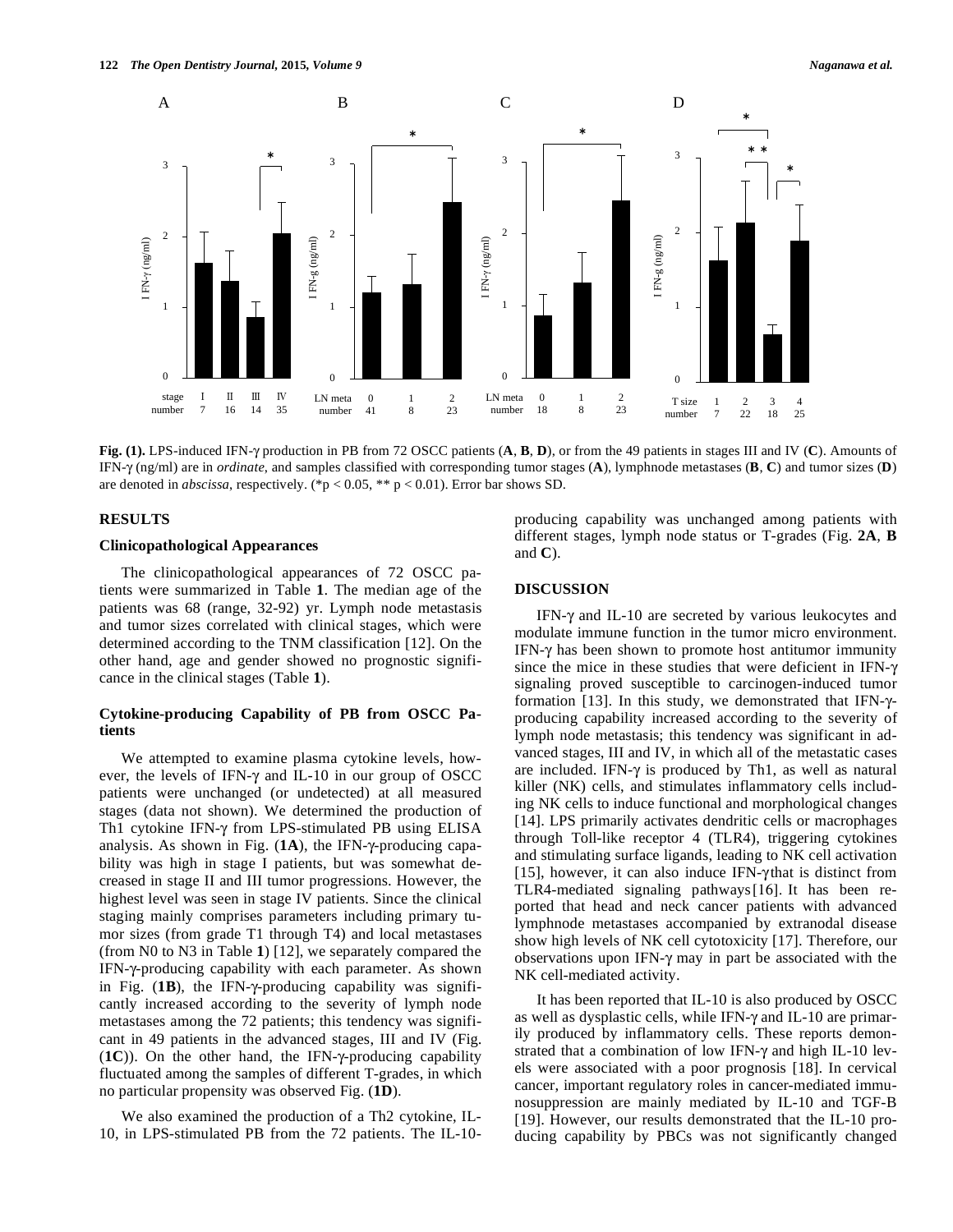

**Fig. (2).** LPS-induced IL-10 production in PB from 72 OSCC patients. Amounts of IL-10 (ng/ml) are in *ordinate*, and samples classified with corresponding tumor stages (**A**), lymphnode metastases (**B**) and tumor sizes (**C**) are denoted in *abscissa*, respectively (\*p < 0.05, \*\* p < 0.01). Error bar shows SD.

among OSCC patients even though they were in different stages, and had varying tumor sizes and lymph node status.

So far, we have been unable to explain the regulatory mechanisms of IFN- $\gamma$ -producing capability in tumor milieu. However, since the NK cell activity correlates well with the disease free interval after definitive therapy [17], the IFN- $\gamma$ producing capability of PB could also provide a promising prognostic significance for OSCC patients.

# **ABBREVIATIONS**

- OSCC = Oral Squamous Cell Carcinoma
- IFN- $\gamma$  = interferon-gamma
- PB = peripheral blood

 $LPS = lipopolysaccharide$ 

IL-10 = Interleukin-10

# **CONFLICT OF INTEREST**

The authors confirm that this article content has no conflict of interest.

#### **ACKNOWLEDGEMENTS**

This work was supported in part by the Grants-in-Aid for Scientific Research from the Japan Society for the Promotion of Science (23592976).

# **REFERENCES**

- [1] Gao W, Guo CB. Factors related to delay in diagnosis of oral squamous cell carcinoma. J Oral Maxillofac Surg 2009; 67: 1015- 20.
- [2] McDowell L, Collins M, Kleid S, Rischin D, Corry J. T4 squamous cell carcinoma of the oral tongue without mandibular involvement: surgery or chemoradiotherapy? Oral Surg Oral Med Oral Pathol Oral Radiol 2014; 117: 163-9.
- [3] Jung T, Lack G, Schauer U, *et al.* Decreased frequency of interferon-gamma- and interleukin-2-producing cells in patients with atopic disease measured J. Allergy Clin Immunol 1995; 96:515-27.
- [4] Meyaard L, Hovenkamp E, Keet IP, *et al.* Single cell analysis of IL-4 and IFN-gamma production by T cells from HIV-infected individuals: decreased IFN-gamma in the presence of preserved IL-4 production. J Immunol 1996; 157: 2712-18.
- [5] Agarwal A, Verma S, Burra U, Murthy NS, Mohanty NK, Saxena S. Flow cytometric analysis of Th1 and Th2 cytokines in PBMCs as a parameter of immunological dysfunction in patients of superficial transitional cell carcinoma of bladder. Cancer Immunol Immunother 2006; 55(6): 734-43.
- [6] Matsuda A, Furukawa K, Takasaki H, *et al.* Preoperative oral immune-enhancing nutritional supplementation corrects TH1/TH2 imbalance in patients undergoing elective surgery for colorectal cancer. Dis Colon Rectum 2006; 49(4): 507-16.
- [7] Pellegrini P, Berghella AM, Del Beato T, Cicia S, Adorno D, Casciani CU. Disregulation in TH1 and TH2 subsets of CD4<sup>+</sup> T cells in peripheral blood of colorectal cancer patients and involvement in cancer establishment and progression. Cancer Immunol Immunother 1996; 42: 1-8
- [8] Krohn M, Listing M, Tjahjono G, *et al.* Depression, mood, stress, and Th1/Th2 immune balance in primary breast cancer patients undergoing classical massage therapy. Support Care Cancer 2011; 19(9): 1303-11.
- [9] Lee KY, Goedegebuure PS, Linehan DC, Eberlein TJ. Immunoregulatory effects of CD4<sup>+</sup> T helper subsets in human melanoma. Surgery 1995; 117: 365-72.
- [10] Magari H, Takayama E, Ichinose M. Gastroentrol 2007; 32: A621.
- [11] Shiraki T, Takayama E, Magari H, *et al,* Altered cytokine levels and increased CD4<sup>+</sup>CD57<sup>+</sup> T cells in the peripheral blood of hepatitis C virus-related hepatocellular carcinoma patients. Oncol Rep 2011; 26: 201-8.
- [12] Sobin LH, Gospodarowicz MK, Wittekind C. International Union Against Cancer. TNM classification of malignant tumors.  $7<sup>th</sup>$  ed. New York: Wiley-Blackwell 2009; pp. 25-9.
- [13] Dunn GP. OldLJ. Schreiber RD. The three Es of cancerimmunoediting. Annu Rev Immunol 2004; 22; 329-60
- [14] De Maeyer E, De Maeyer-Guignard J. Immuno-modulating properties of interferons. Philos Trans R Soc Lond B Biol Sci 1982; 24/299(1094): 77-90.
- [15] Goodier MR, Londei M. Lipopolysaccharide stimulates the proliferation of human CD56<sup>+</sup>CD3<sup>+</sup>NKcells; a regulatory role of monocytesand IL-10. J Immunol 2000; 165; 139-47.